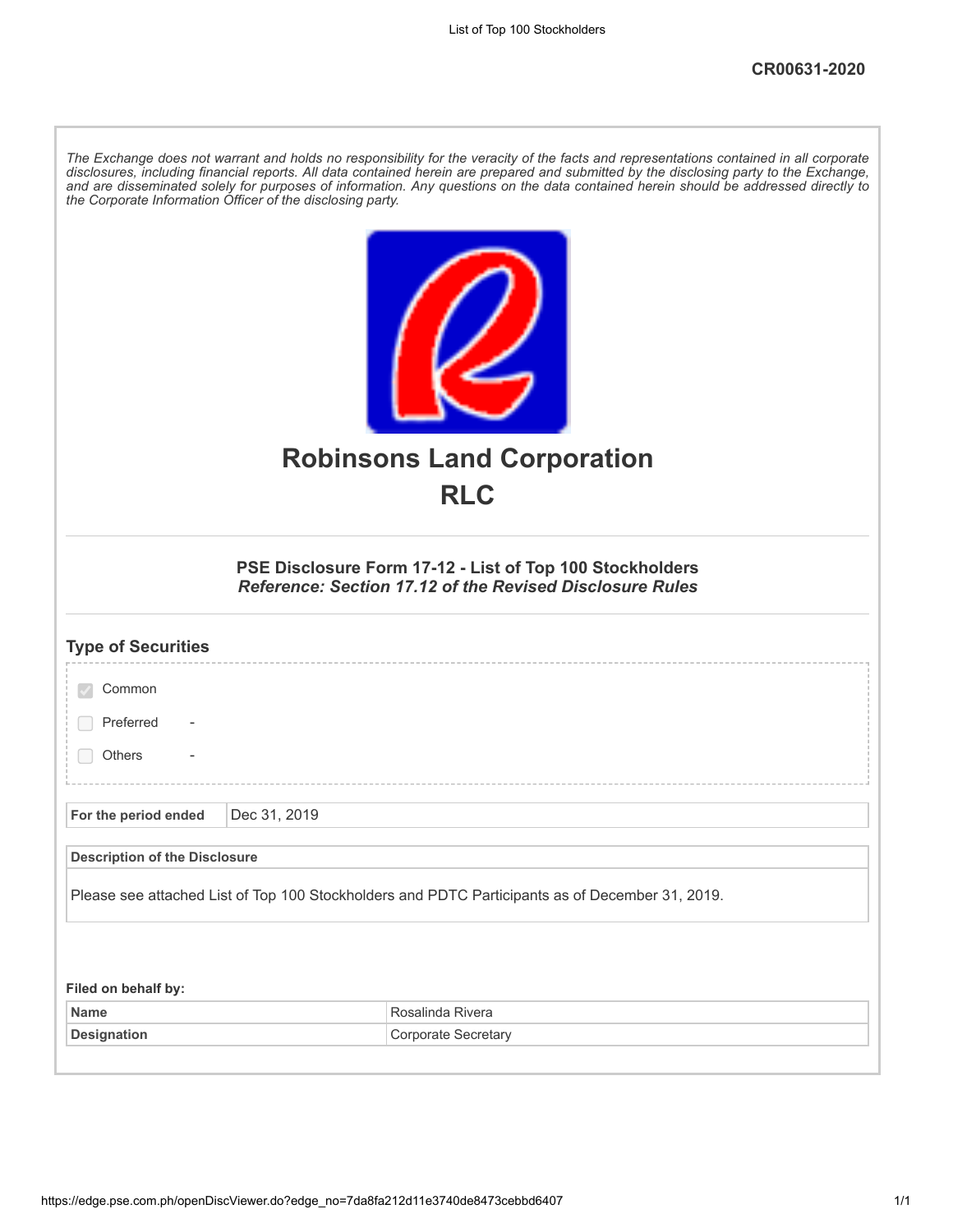Robinsons Land Corporation List of Stockholders as of December 31, 2019

| <b>Stockholder Name</b>                          | <b>Shares</b>    | Percentage |
|--------------------------------------------------|------------------|------------|
| J. G. SUMMIT HOLDINGS, INC.                      | 2,496,114,787.00 | 48.06 %    |
| PCD NOMINEE CORP - NON-FIL                       | 1,237,966,568.00 | 23.84 %    |
| PCD NOMINEE CORP - FIL                           | 763,398,862.00   | 14.70 %    |
| JG SUMMIT HOLDINGS, INC.                         | 670,692,099.00   | 12.91 %    |
| JOHN GOKONGWEI JR.                               | 8,124,721.00     | 0.16%      |
| <b>CEBU LIBERTY LUMBER</b>                       | 2,203,200.00     | 0.04%      |
| JAMES L. GO                                      | 2,139,011.00     | 0.04%      |
| ELIZABETH Y. GOKONGWEI AND/OR JOHN GOKONGWEI JR. | 988,000.00       | 0.02%      |
| <b>QUALITY INVESTMENTS &amp; SEC. CORP.</b>      | 903,000.00       | 0.02%      |
| <b>FREDERICK DY GO</b>                           | 700,001.00       | 0.01%      |
| ALBERTO MENDOZA AND/OR JEANIE MENDOZA            | 532,800.00       | 0.01%      |
| ELIZABETH YU GOKONGWEI                           | 499,500.00       | 0.01%      |
| ROBINA YU GOKONGWEI                              |                  |            |
|                                                  | 360,000.00       | 0.01%      |
| SAMUEL C. UY                                     | 324,000.00       | 0.01%      |
| JOHN L. GOKONGWEI JR.                            | 300,000.00       | 0.01%      |
| <b>FREDERICK D. GO</b>                           | 286,026.00       | 0.01%      |
| <b>ONG TIONG</b>                                 | 204,996.00       | 0.00%      |
| <b>LISA YU GOKONGWEI</b>                         | 180,000.00       | 0.00%      |
| FEBTC #103-00507                                 | 156,240.00       | 0.00%      |
| CHING TIONG KENG AND/OR CYNTHIA D. CHING         | 150,000.00       | 0.00%      |
| <b>FRANCISCO L. BENEDICTO</b>                    | 150,000.00       | 0.00%      |
| ARTHUR C. UY                                     | 144,000.00       | 0.00%      |
| CATALINO MACARAIG JR. AND/OR ARACELI MACARAIG    | 140,000.00       | 0.00%      |
| <b>JOLLY TING</b>                                | 136,800.00       | 0.00%      |
| <b>CHING TIONG KENG</b>                          | 133,200.00       | 0.00%      |
| ANTONIO S. TANJANGCO                             | 126,599.00       | 0.00%      |
| FERDINAND CO AND/OR CHRISTOPHER CO               | 120,000.00       | 0.00%      |
| EDWIN B. LIM                                     | 120,000.00       | $0.00 \%$  |
| <b>VICKY L. CHAN</b>                             | 106,600.00       | 0.00%      |
| <b>G &amp; L SECURITIES CO. INC.</b>             | 102,600.00       | 0.00%      |
| JENNIFER C. LIM AND/OR JEFFREY C. LIM            | 100,000.00       | 0.00%      |
| FRANCISCO ASALDO UY                              | 100,000.00       | 0.00%      |
| CRISTINO L. PANLILIO                             | 96,000.00        | 0.00%      |
| RAMON L. CHIU                                    | 90,285.00        | 0.00%      |
| R. COYIUTO SECURITIES, INC.                      | 82,000.00        | 0.00%      |
| TERESITA T. QUAZON                               |                  | $0.00 \%$  |
|                                                  | 78,000.00        |            |
| <b>KHOON POI</b>                                 | 73,200.00        | $0.00 \%$  |
| ANANDRAM DARGANI                                 | 72,228.00        | $0.00 \%$  |
| <b>SUSANA TAN LEE</b>                            | 72,000.00        | 0.00%      |
| <b>GENEVIEVE LIM TAN</b>                         | 72,000.00        | 0.00%      |
| LILY ANN LIM TAN                                 | 72,000.00        | 0.00%      |
| ELIZABETH LIM TAN                                | 72,000.00        | 0.00%      |
| DAPHNE AILEEN TAN CHUA                           | 72,000.00        | 0.00%      |
| <b>JUANITO CUASON</b>                            | 68,617.00        | 0.00%      |
| <b>MICHAEL CHAN</b>                              | 65,000.00        | $0.00 \%$  |
| <b>HAMAHATA TAKERO</b>                           | 60,000.00        | $0.00 \%$  |
| ALFREDO Y. NGOCHUA                               | 54,000.00        | 0.00%      |
| <b>VICTOR GAN SY</b>                             | 50,000.00        | 0.00%      |
| <b>KAREN CHOA</b>                                | 50,000.00        | $0.00 \%$  |
| <b>SABAS SUAREZ</b>                              | 49,200.00        | $0.00 \%$  |
| LINDA ROSE NG KAWSEK                             | 48,600.00        | $0.00 \%$  |
| PATRICK NGOCHUA                                  | 48,000.00        | $0.00 \%$  |
| RODERICK M. GRACIA                               | 48,000.00        | $0.00 \%$  |
| ALEXANDER C. UY                                  | 48,000.00        | 0.00%      |
| ESTRELLA GO CO AND/OR FERDINAND CO               | 48,000.00        | 0.00%      |
| JANET CO LEY                                     | 48,000.00        | $0.00 \%$  |
| L. M. GARCIA & ASSOCIATES INC.                   | 48,000.00        | $0.00 \%$  |
|                                                  |                  | $0.00 \%$  |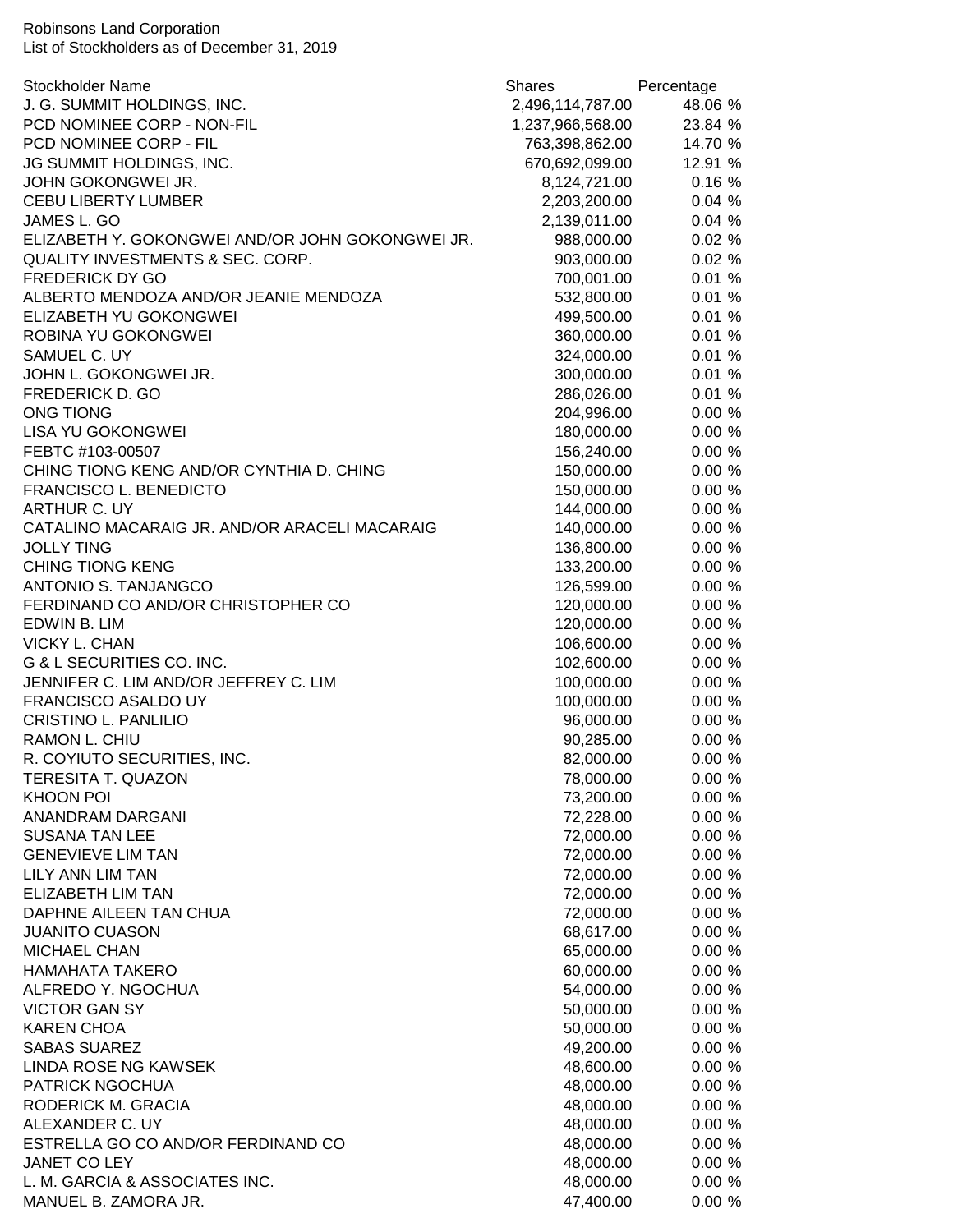| BEBE YU GO                                | 46,400.00 | 0.00%  |
|-------------------------------------------|-----------|--------|
| TERESITA C. DELGADO-VILLONCO              | 40,500.00 | 0.00%  |
| <b>ELIZABETH GOKONGWEI</b>                | 40,000.00 | 0.00%  |
| SYLVESTER S.K. HUNG                       | 40,000.00 | 0.00%  |
| A. ANGEL S. TANJANGCO                     | 38,500.00 | 0.00%  |
| RENEE D. RUBIO                            | 36,000.00 | 0.00 % |
| R.J. DEL PAN AND COMPANY                  | 36,000.00 | 0.00%  |
| LUCIO YAN                                 | 36,000.00 | 0.00%  |
| LIN LIN G. CHUNG                          | 36,000.00 | 0.00%  |
| TAKASAGO TRADING CORP. INC.               | 36,000.00 | 0.00%  |
| ERNESTO CAYETANO                          | 36,000.00 | 0.00%  |
| ANTONIO COJUANGCO                         | 36,000.00 | 0.00%  |
| DEBBIE C. GOH                             | 35,000.00 | 0.00%  |
| MIGUEL O. COJUANGCO                       | 35,000.00 | 0.00%  |
| <b>EDMUNDO MADRAZO</b>                    | 32,500.00 | 0.00%  |
| RENEE D. RUBIO AND/OR CESAR A. RUBIO      | 32,400.00 | 0.00%  |
| URBANCORP INVESTMENTS INC.                | 31,500.00 | 0.00%  |
| M.E. HOLDING CORPORATION                  | 31,500.00 | 0.00%  |
| MERCURY GROUP OF COMP. INC.               | 31,500.00 | 0.00%  |
| HYDEE MANAGEMENT & RESOURCE CORPORATION   | 31,200.00 | 0.00%  |
| PACIFICO B. TACUB                         | 30,669.00 | 0.00 % |
| BELSON SECURITIES, INC.                   | 30,000.00 | 0.00%  |
| <b>HAO WEE</b>                            | 30,000.00 | 0.00%  |
| ONG KONG PO                               | 30,000.00 | 0.00%  |
| YOUNG, ELVIS YOUNG OR ELEANOR             | 28,800.00 | 0.00%  |
| <b>NELSON LIM</b>                         | 28,800.00 | 0.00%  |
| UBP TA#210-50078-8                        | 28,000.00 | 0.00%  |
| <b>JESUS F. ZARANDIN</b>                  | 26,400.00 | 0.00%  |
| FRANCISCO ORTIGAS SEC., INC. A/C NO. 3633 | 26,000.00 | 0.00%  |
| INDOSUEZ MLA A/C 10849                    | 26,000.00 | 0.00 % |
| ORIENTRADE SECURITIES INC.                | 25,000.00 | 0.00%  |
| WARD MANAGEMENT CORPORATION               | 25,000.00 | 0.00%  |
| <b>CECIL UNGCO</b>                        | 24,000.00 | 0.00%  |
| CRISPA TEXTILES, INC.                     | 24,000.00 | 0.00%  |
| DANTE MORALES AND/OR MA LUISA MORALES     | 24,000.00 | 0.00%  |
| JULIO O. SY SR.                           | 24,000.00 | 0.00%  |
| HONORIO REYES-LAO                         | 24,000.00 | 0.00%  |
| ROMAN T. YAP                              | 24,000.00 | 0.00%  |
| <b>MURIEL SY</b>                          | 24,000.00 | 0.00%  |
| PETER C. L. YU                            | 24,000.00 | 0.00%  |
| EBC SECURITIES CORP.                      | 22,800.00 | 0.00%  |
| <b>WESTIN SECURITIES CORPORATION</b>      | 22,600.00 | 0.00%  |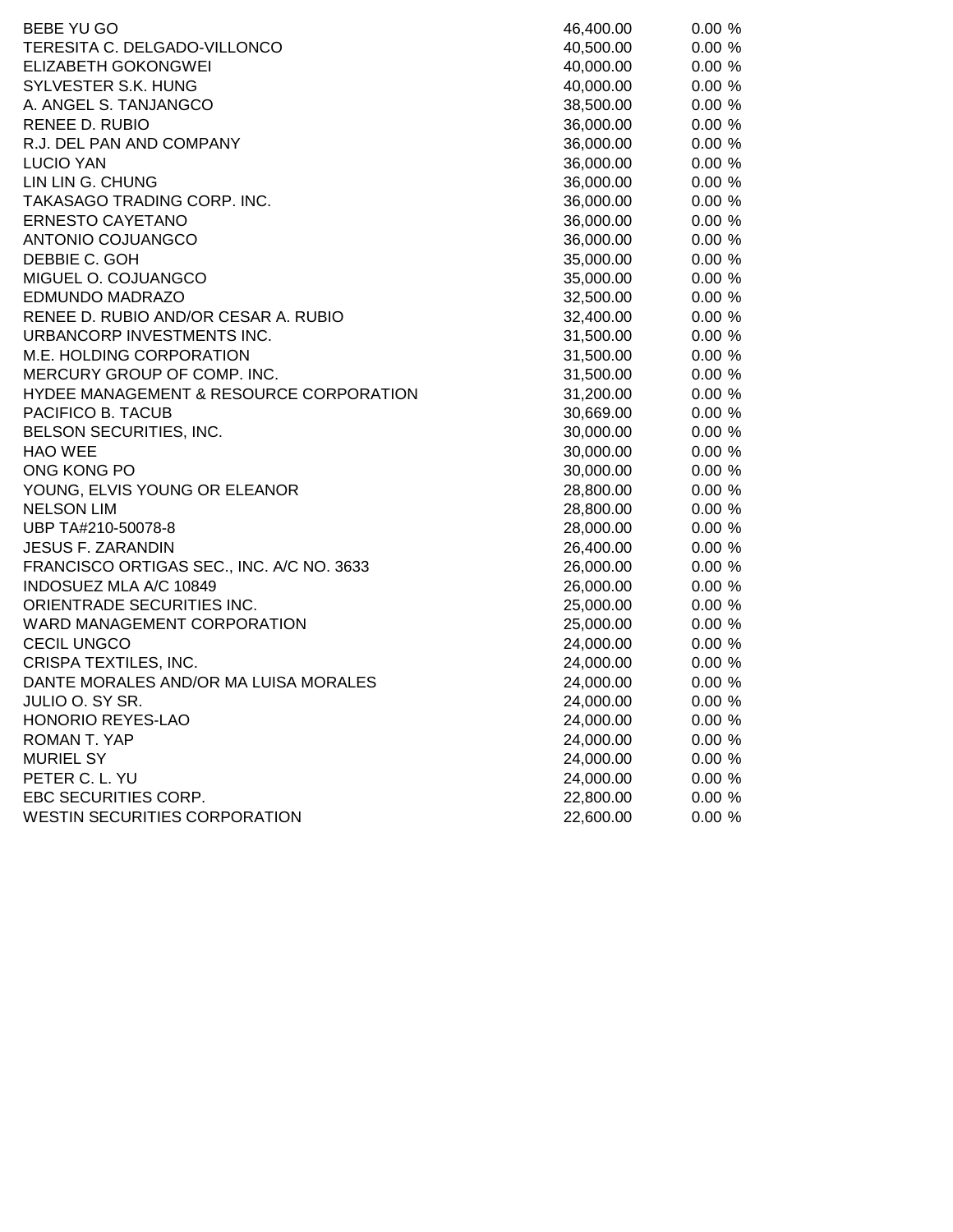## **OUTSTANDING BALANCES FOR A SPECIFIC COMPANY**

## Company Code - RLC000000000 ROBINSON LAND CORPORATION

Business Date: December 27, 2019

| <b>BPNAME</b>                                                           | <b>HOLDINGS</b> |
|-------------------------------------------------------------------------|-----------------|
| DEUTSCHE BANK MANILA-CLIENTS A/C                                        | 645,220,903     |
| THE HONGKONG AND SHANGHAI BANKING CORP. LTD. -CLIENTS' ACCT.            | 445,040,647     |
| CITIBANK N.A.                                                           | 413,643,247     |
| THE HONGKONG AND SHANGHAI BANKING CORP. LTD. -CLIENTS' ACCT.            | 103,235,863     |
| GOVERNMENT SERVICE INSURANCE SYSTEM                                     | 92,518,035      |
| STANDARD CHARTERED BANK                                                 | 91,822,428      |
| <b>BANCO DE ORO - TRUST BANKING GROUP</b>                               | 62,510,221      |
| SOCIAL SECURITY SYSTEM                                                  | 25,427,350      |
| COL Financial Group, Inc.                                               | 21,145,218      |
| <b>MBTC - TRUST BANKING GROUP</b>                                       | 19,504,918      |
| PNB TRUST BANKING GROUP                                                 | 7,356,941       |
| PHILIPPINE EQUITY PARTNERS, INC.                                        | 6,171,549       |
| WEALTH SECURITIES, INC.                                                 | 5,840,632       |
| <b>BPI SECURITIES CORPORATION</b>                                       | 5,047,242       |
| <b>BDO SECURITIES CORPORATION</b>                                       | 3,888,341       |
| PLATINUM SECURITIES, INC.                                               | 3,809,033       |
| MAYBANK ATR KIM ENG SECURITIES, INC.                                    | 3,653,569       |
| SB EQUITIES, INC.                                                       | 3,636,560       |
| DEUTSCHE BANK MANILA-CLIENTS A/C                                        | 3,444,635       |
| <b>IGC SECURITIES INC.</b>                                              | 3,287,719       |
| FIRST METRO SECURITIES BROKERAGE CORP.                                  | 2,817,191       |
| <b>QUALITY INVESTMENTS &amp; SECURITIES CORPORATION</b>                 | 2,703,722       |
| UNITED COCONUT PLANTERS BANK-TRUST BANKING                              | 2,166,346       |
| <b>CENTURY SECURITIES CORPORATION</b>                                   | 1,861,800       |
| RCBC TRUST & INVESTMENT DIVISION                                        | 1,351,570       |
| PAPA SECURITIES CORPORATION                                             | 1,347,854       |
| <b>ABACUS SECURITIES CORPORATION</b>                                    | 1,269,714       |
| STANDARD SECURITIES CORPORATION                                         | 1,196,184       |
| CHINA BANKING CORPORATION - TRUST GROUP                                 | 1,190,680       |
| UNICAPITAL SECURITIES INC.                                              | 974,540         |
| AP SECURITIES INCORPORATED                                              | 915,110         |
| A & A SECURITIES, INC.                                                  | 890,382         |
| EVERGREEN STOCK BROKERAGE & SEC., INC.                                  | 749,497         |
| R. S. LIM & CO., INC.                                                   | 697,525         |
| R. COYIUTO SECURITIES, INC.                                             | 689,500         |
| <b>BDO NOMURA SECURITIES INC</b>                                        | 659,708         |
| UCPB SECURITIES, INC.                                                   | 659,404         |
| REGINA CAPITAL DEVELOPMENT CORPORATION                                  | 605,279         |
| TOWER SECURITIES, INC.                                                  | 576,284         |
| PHILSTOCKS FINANCIAL INC                                                | 569,162         |
|                                                                         | 529,113         |
| FIRST INTEGRATED CAPITAL SECURITIES, INC.<br>RCBC SECURITIES, INC.      |                 |
|                                                                         | 498,927         |
| E. CHUA CHIACO SECURITIES, INC.                                         | 484,848         |
| ANSALDO, GODINEZ & CO., INC.<br>IMPERIAL, DE GUZMAN, ABALOS & CO., INC. | 467,376         |
|                                                                         | 437,043         |
| R. NUBLA SECURITIES, INC.                                               | 428,516         |
| AB CAPITAL SECURITIES, INC.                                             | 407,768         |
| RCBC TRUST & INVESTMENT DIVISION - VARIOUS TAXABLE ACCTS                | 391,961         |
| SOLAR SECURITIES, INC.                                                  | 376,123         |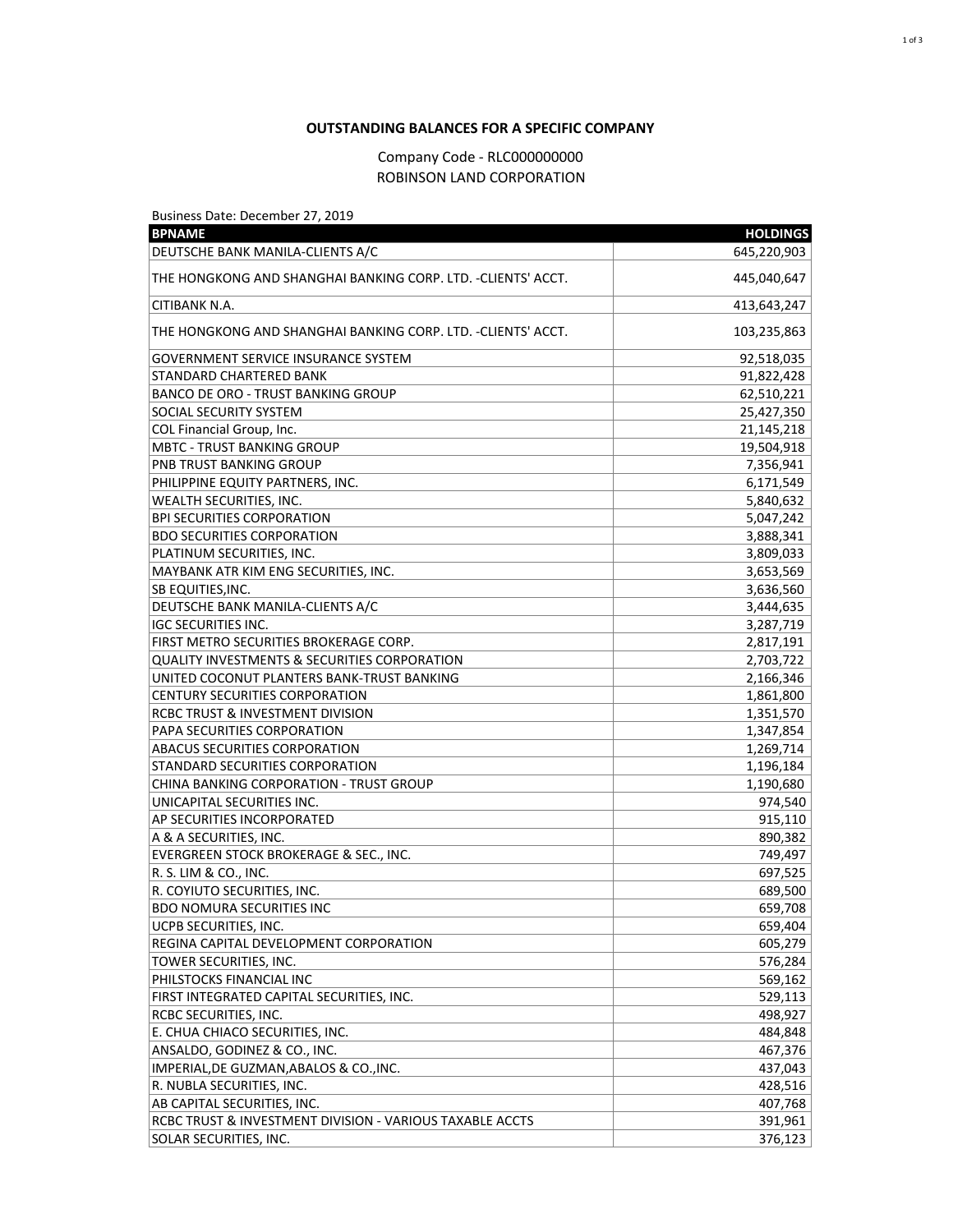| <b>BPNAME</b>                                           | <b>HOLDINGS</b> |
|---------------------------------------------------------|-----------------|
| AB CAPITAL & INVESTMENT CORP. - TRUST & INVESTMENT DIV. | 359,104         |
| EASTERN SECURITIES DEVELOPMENT CORPORATION              | 336,852         |
| TANSENGCO & CO., INC.                                   | 307,093         |
| YAO & ZIALCITA, INC.                                    | 304,293         |
| DAVID GO SECURITIES CORP.                               | 299,523         |
| WESTLINK GLOBAL EQUITIES, INC.                          | 267,879         |
| STRATEGIC EQUITIES CORP.                                | 265,978         |
| PNB SECURITIES, INC.                                    | 259,892         |
| <b>ASTRA SECURITIES CORPORATION</b>                     | 225,147         |
| INVESTORS SECURITIES, INC,                              | 219,437         |
| THE FIRST RESOURCES MANAGEMENT & SECURITIES CORP.       | 214,285         |
| <b>ASIASEC EQUITIES, INC.</b>                           | 201,329         |
| GLOBALINKS SECURITIES & STOCKS, INC.                    | 192,171         |
| <b>BDO-TIG SECURITIES SERVICES</b>                      | 191,019         |
| CAMPOS, LANUZA & COMPANY, INC.                          | 167,732         |
| CTS GLOBAL EQUITY GROUP, INC.                           | 161,517         |
| CLSA PHILIPPINES, INC.                                  | 156,877         |
| NATIONAL REINSURANCE CORPORATION OF THE PHILIPPINES     | 150,000         |
| SUMMIT SECURITIES, INC.                                 | 148,859         |
| BA SECURITIES, INC.                                     | 137,190         |
| BELSON SECURITIES, INC.                                 | 134,112         |
| PREMIUM SECURITIES, INC.                                | 130,549         |
| I. B. GIMENEZ SECURITIES, INC.                          | 119,084         |
| ASIA UNITED BANK - TRUST & INVESTMENT GROUP             | 113,421         |
| UNITED COCONUT PLANTERS LIFE ASSURANCE CORPORATION      | 109,404         |
| LAND BANK OF THE PHILIPPINES-TRUST BANKING GROUP        | 107,655         |
| OPTIMUM SECURITIES CORPORATION                          | 98,663          |
| TRENDLINE SECURITIES CORPORATION                        | 92,800          |
| DEUTSCHE REGIS PARTNERS, INC.                           | 82,985          |
| TRITON SECURITIES CORP.                                 | 82,909          |
| G.D. TAN & COMPANY, INC.                                | 82,781          |
| INTRA-INVEST SECURITIES, INC.                           | 80,785          |
| CHINA BANK SECURITIES CORPORATION                       | 78,200          |
| GUILD SECURITIES, INC.                                  | 76,991          |
| HDI SECURITIES, INC.                                    | 70,897          |
| MDR SECURITIES, INC.                                    | 62,900          |
| YU & COMPANY, INC.                                      | 62,500          |
| EQUITIWORLD SECURITIES, INC.                            | 58,437          |
| I. ACKERMAN & CO., INC.                                 | 56,553          |
| SECURITIES SPECIALISTS, INC.                            | 54,490          |
| UCPB GENERAL INSURANCE CO., INC.                        | 50,747          |
| E.SECURITIES, INC.                                      | 50,200          |
| F. YAP SECURITIES, INC.                                 | 44,736          |
| JAKA SECURITIES CORP.                                   | 43,800          |
| H. E. BENNETT SECURITIES, INC.                          | 43,219          |
| JSG SECURITIES, INC.                                    | 37,826          |
| COHERCO SECURITIES, INC.                                | 37,500          |
| <b>MANDARIN SECURITIES CORPORATION</b>                  | 36,787          |
| <b>EAST WEST CAPITAL CORPORATION</b>                    | 34,400          |
| LOPEZ, LOCSIN, LEDESMA & CO., INC.                      | 33,835          |
| RTG & COMPANY, INC.                                     | 33,204          |
| LUYS SECURITIES COMPANY, INC.                           | 31,250          |
| A. T. DE CASTRO SECURITIES CORP.                        | 30,000          |
| AURORA SECURITIES, INC.                                 | 29,909          |
| VENTURE SECURITIES, INC.                                | 28,732          |
| SunSecurities, Inc.                                     | 26,906          |
| PAN ASIA SECURITIES CORP.                               | 25,372          |
| UOB KAY HIAN SECURITIES (PHILS.), INC.                  | 22,570          |